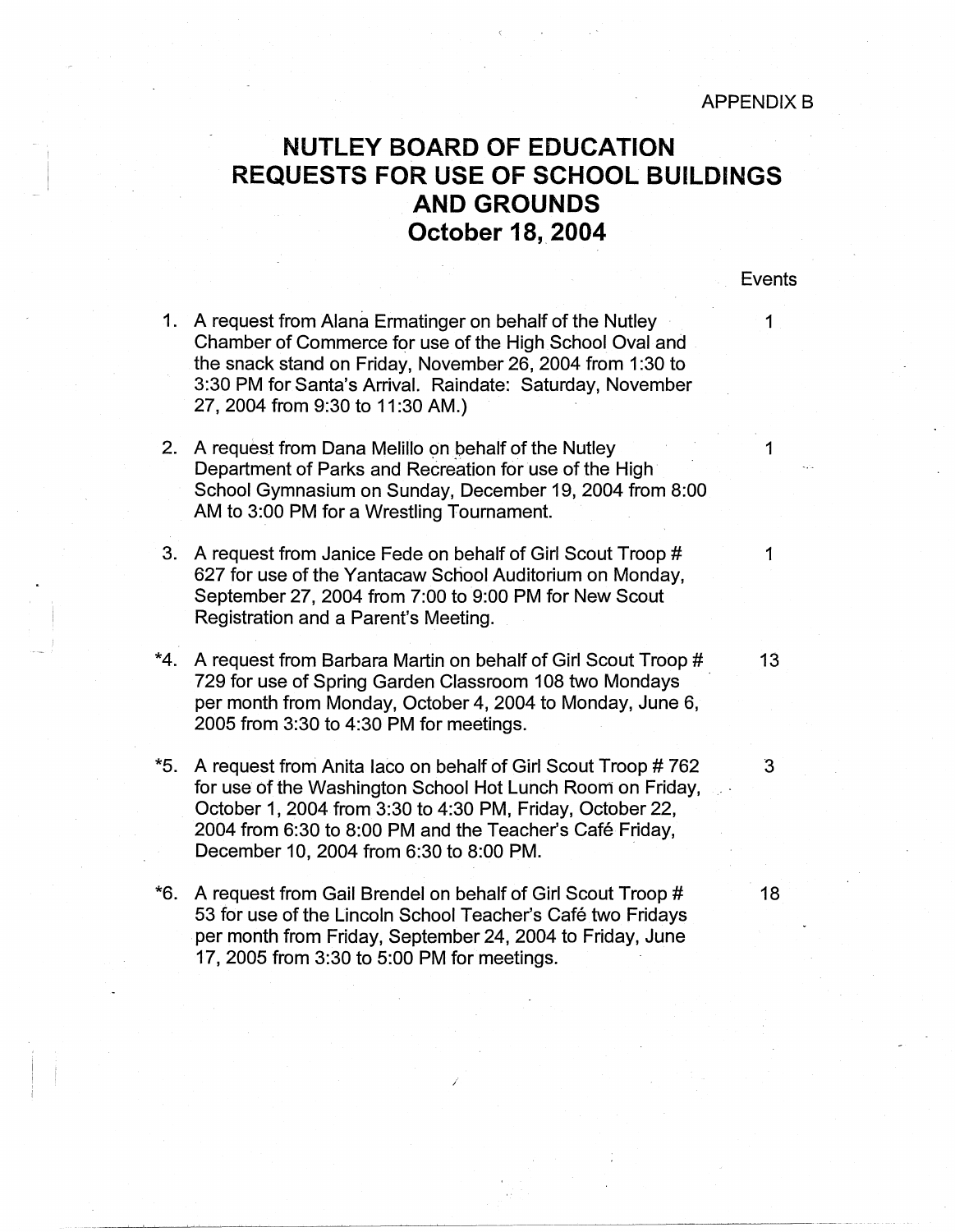- 7. A request from Linda von Nessi on behalf of the County of 1 Essex Board of Elections for use of the Franklin Middle School Auditorium on Saturday, October 16, 2004 from 9:30 AM to 12:00 Noon for a Training Class.
- \*8. A request from Frank Penna on behalf of Nutley Ice Hockey 2 for use of the High School Teacher's Café on Thursday. September 30, 2004 from 7:30 to 9:00 PM and the Café on Thursday, November 11, 2004 from 7:30 to 9:00 PM for meetings.
- \*9. A request from Dana Melillo on behalf of the Nutley 13 Department of Parks and Recreation for use of the High School Auditorium and Classrooms on Monday, November 15, 2004 and Wednesday, November 17, 2004 through Saturday, November 20, 2004 from 6:00 to 10:00 PM and Sunday, November 21, 2004 from 11 :00 AM to 6:00 PM for the Junior Drama Production, and from Monday, January 24, 2005 through Saturday, January 29, 2005 from 6:00 to 10:00 PM and Sunday, January 30, 2005 from 11 :00 AM to 6:00 PM for the Adult Drama Production.
- \*10. A request from Dana Melillo on behalf of the Nutley 21 Department of Parks and Recreation for use of the High School Gymnasium and Auxiliary Gymnasium one night per week from Wednesday, November 3, 2004 to Wednesday, April 13, 2005 from 7:30 to 11 :30 PM for Volleyball Games.
- \*11. A request from Dana Melillo on behalf of the Nutley 20 Department of Parks and Recreation for use of the High School Gymnasium and Auxiliary Gymnasium every Tuesday .night from Tuesday, November 2, 2004 to Tuesday, April 12, 2005 from 7:30 to 11 :30 PM for Basketball Games.
- \*12. A request from Dana Melillo on behalf of the Nutley 12 Department of Parks and Recreation for use of the Franklin Middle School Gymnasium every Saturday from Saturday, December 4, 2004 to Saturday, March 19, 2005 from 8:30 AM to 3:00 PM for Basketball Games.
- \*13. A request from Dana Melillo on behalf of the Nutley 12 Department of Parks and Recreation for use of the Radcliffe School Gymnasium every Saturday from Saturday, December 4, 2004 to Saturday, March 19, 2005 from 8:30 AM to 3:00 PM for Basketball Games.

*I* 

-----~----------~~---~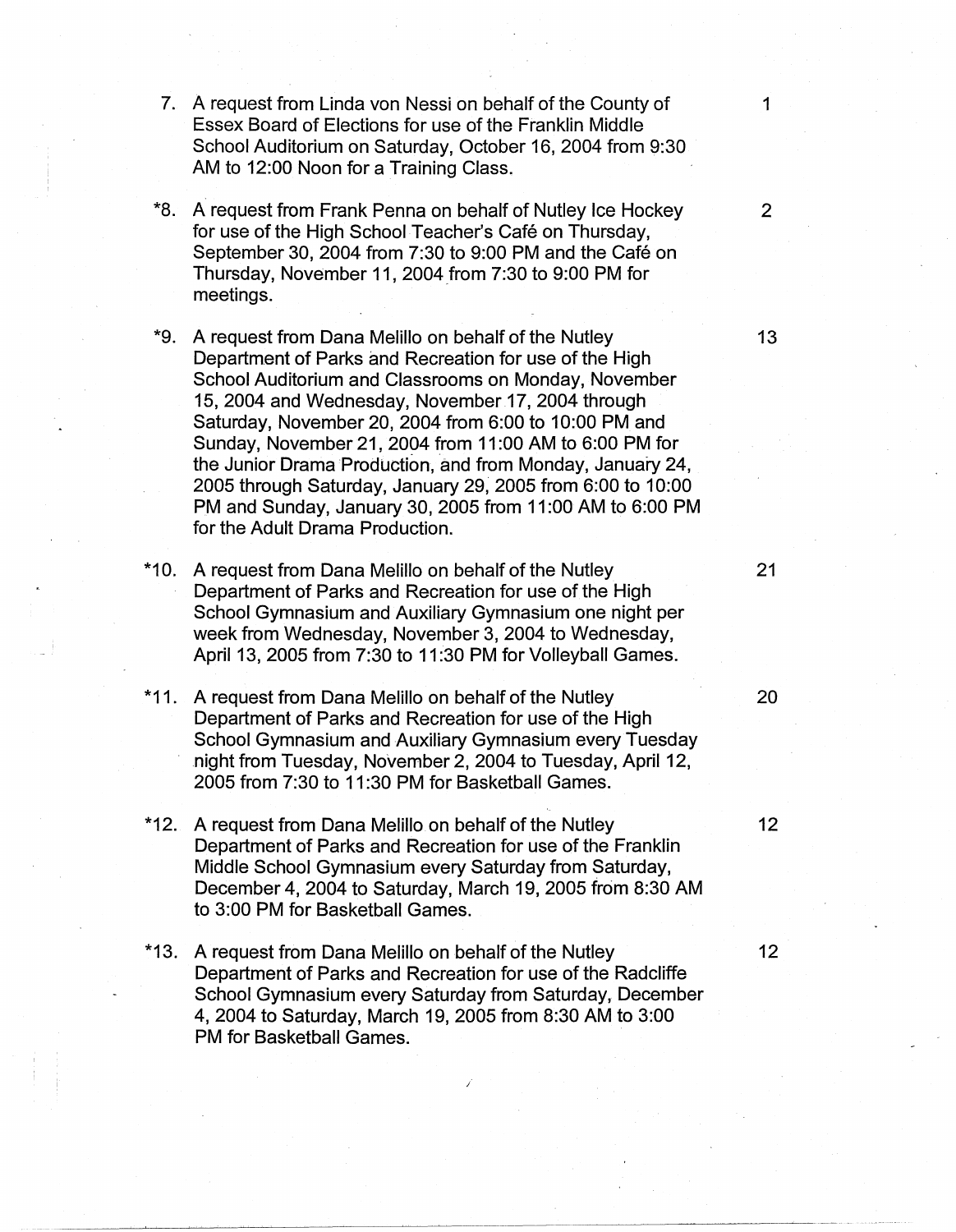- 14. A request from Melanie Ammiano on behalf of a newly formed 1 Daisy Troop at Radcliffe School for use of Classroom 110 on Tuesday, October 12, 2004 from 6:30 to 8:00 PM for Scout Registration and a Parent's Meeting.
- \*15. A request from Melanie Ammiano on behalf of a newly formed 15 Daisy Troop at Radcliffe School for use of Classroom· 110 two afternoons per month from Wednesday, November 3, 2004 to Thursday, May 26, 2005 from 3:30 to 4:30 PM for meetings.
- \*16. A request from Dana Melillo on behalf of the Nutley 2 Department of Parks and Recreation for use of the High School Gymnasium on Tuesday, October 5, 2004 and Wednesday, October 6, 2004 from 6:15 to 9:15 PM for Basketball Try-Outs.
- 17. A request from Mayor Joanne Cocchiola on behalf of the 1 Nutley Department of Public Affairs for use of the High School Auditorium on Tuesday, March 29, 2005 from 4:00 to 10:00 PM for a Women's History Month Program.
- 18. A request from Maria Ferinde on behalf of the Yantacaw School 6<sup>th</sup> Grade Graduation Committee for use of the Yantacaw School Auditorium on Wednesday, September 29, 2004 from 7:30 to 9:00 PM for a meeting.
- 19. A request from Jeanette Padilla on behalf of the Lincoln 1 School Tricky Tray Committee for use of the Lincoln School Teacher's Café on Wednesday, October 13, 2004 from 6:45 to 7:30 PM for a meeting.
- 20. A request from Cheryl Jiosi on behalf of the Girl Scouts of 1 Nutley/Belleville Service Unit # 13 for use of the Lincoln School Teacher's Café on Monday, October 25, 2004 from 7:00 to 9:30 PM for Leader's Training.
- 21. A request from Maureen Connor for use on behalf of the  $5<sup>th</sup>$  1 Grade Girl Scouts at Yantacaw School for use of the Yantacaw School Auditorium on Thursday, October 7, 2004. from 7:00 to 8:30 PM for a meeting.

/

1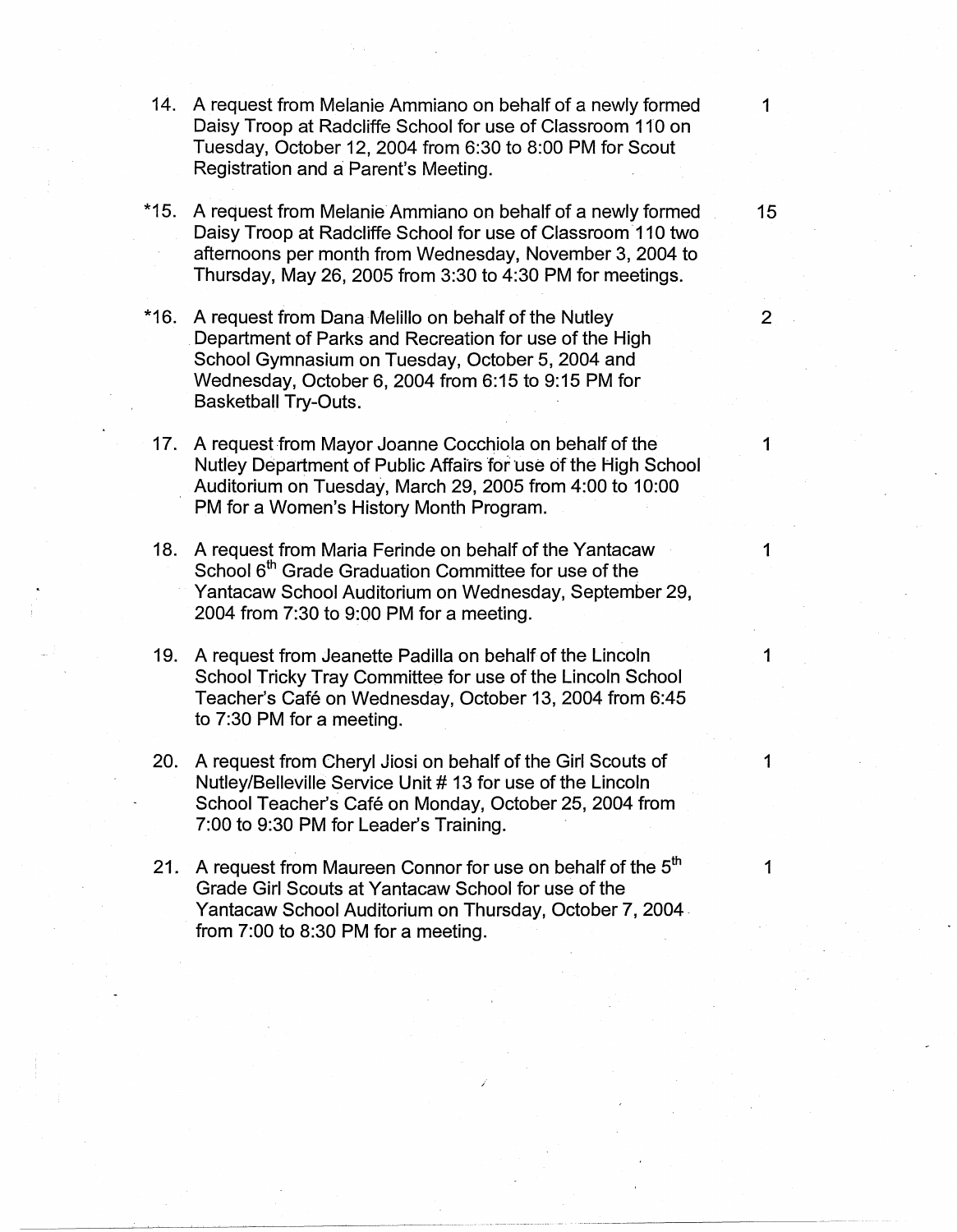- \*22. A request from Theresa Vinci on behalf of the Nutley 2 Department of Parks and Recreation for use of the High School Auditorium on Thursday, November 11, 2004 and Friday, November 12, 2004 from 6:00 to 10:00 PM for drama rehearsals.
- 23. A request from Mary Zaremba on behalf of on behalf of a 1 newly formed Daisy Troop at Yantacaw School for use of the Yantacaw School Auditorium on Wednesday, October 13, 2004 from 8:00 to 9:30 PM for a Parent's Meeting and Scout Registration.
- \*24. A request from Mary Zaremba on behalf of on behalf of a 16 newly formed Daisy Troop at Yantacaw School for use of Spring Garden Classroom # 103 two Mondays per month from Monday, October 18, 2004 to Monday, May 16, 2005 from .  $3:15$  to  $4:30$  PM for meetings.
- \*25. A request from Michelle Goitiandia on behalf of the Spring 2 Garden School Tricky Tray Committee for use of the Spring Garden School Library on Tuesday, October 5, 2004 from 6:00 to 8:30 PM and on Thursday, October 7, 2004 from 3:15 to 5:00 PM for Tricky Tray Ticket Sales.
- \*26. A request from Michelle Goitiandia on behalf of the Spring 3 Garden School Tricky Tray Committee for use of the Spring Garden School Library on Tuesday, October 19, 2004 and Thursday, October 21, 2004 from 6:00. to 8:30 PM, and on Wednesday, October 20, 2004 from 3:15 to 5:00 PM for Tricky Tray Ticket Sales.
- 29. A request from Luanne Zullo in behalf of the Nutley High 1 School Varsity Softball Team for use of the Franklin Middle School lawn on Saturday, October 30, 2004 from 8:00 AM to 2:00 PM for a clothing drive.
- \*30. A request from Peter Fabiano on behalf of the Ricoh 3 Corporation for use of the Radcliffe School Gymnasium on Tuesday, October 19, 2004, Tuesday, October 26, 2004, and Tuesday, November 9, 2004 from 7:30 to 9:00 PM for basketball.
- 31. A request from Lee Ann Davis on behalf of Cub Scout Pack # 1 142 for use of the Spring Garden School Gymnasium on Friday, October 15, 2004 from 7:00 to 9:00 PM for a meeting.

*I* 

·----------·----------